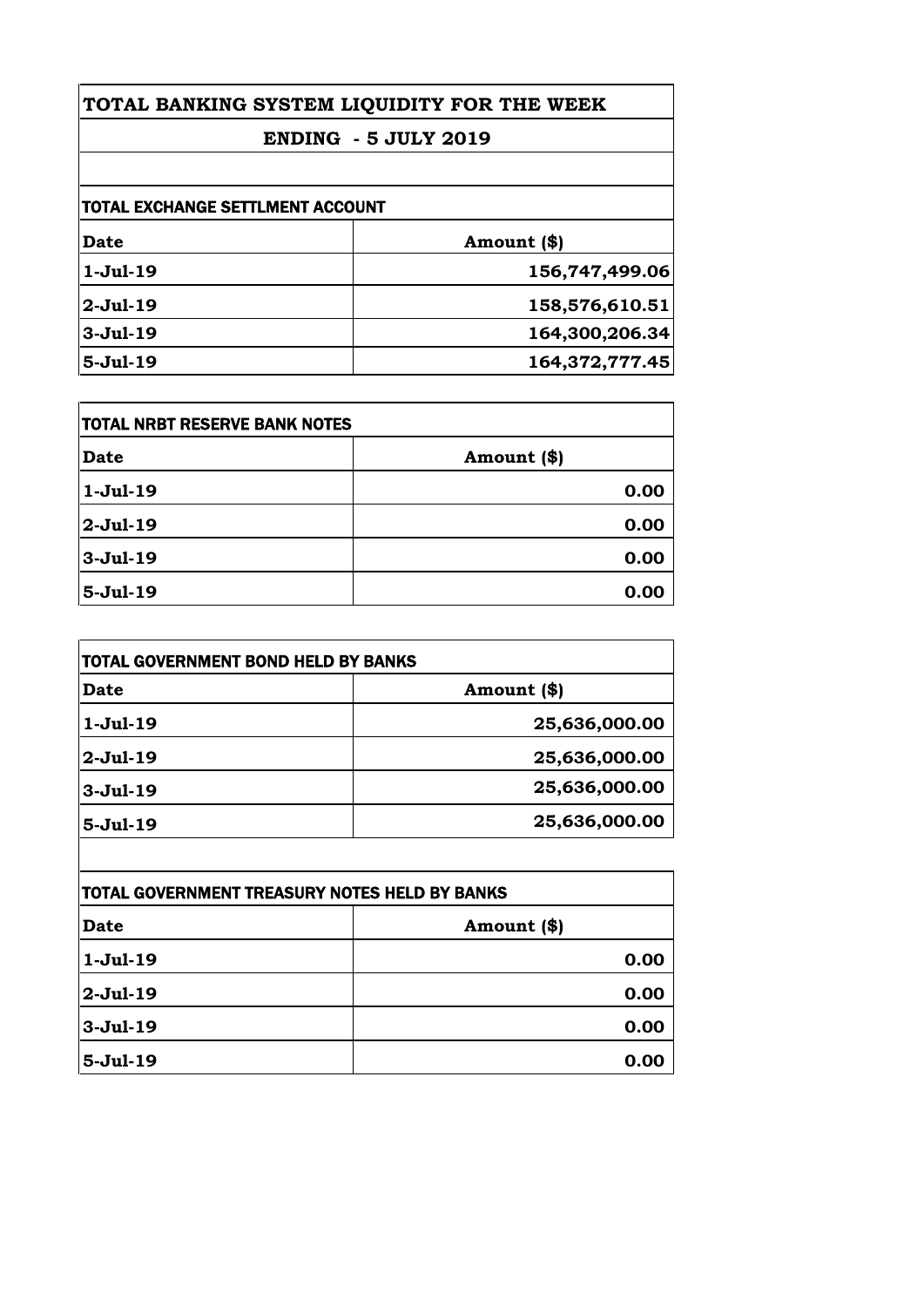### **ENDING -12 JULY 2019**

| <b>TOTAL EXCHANGE SETTLMENT ACCOUNT</b> |                |
|-----------------------------------------|----------------|
| <b>Date</b>                             | Amount (\$)    |
| $8-Jul-19$                              | 164,325,800.73 |
| $9-Jul-19$                              | 164,898,654.03 |
| 10-Jul-19                               | 163,691,641.74 |
| $11-Jul-19$                             | 164,858,837.15 |
| 12-Jul-19                               | 165,264,678.54 |

| <b>TOTAL NRBT RESERVE BANK NOTES</b> |             |
|--------------------------------------|-------------|
| <b>Date</b>                          | Amount (\$) |
| 8-Jul-19                             | 0.00        |
| $9-Jul-19$                           | 0.00        |
| 10-Jul-19                            | 0.00        |
| 11-Jul-19                            | 0.00        |
| 12-Jul-19                            | 0.00        |

| <b>TOTAL GOVERNMENT BOND HELD BY BANKS</b> |               |
|--------------------------------------------|---------------|
| Date                                       | Amount (\$)   |
| $8-Ju1-19$                                 | 25,636,000.00 |
| $9-Jul-19$                                 | 25,636,000.00 |
| 10-Jul-19                                  | 25,636,000.00 |
| 11-Jul-19                                  | 25,636,000.00 |
| 12-Jul-19                                  | 25,636,000.00 |
|                                            |               |

| TOTAL GOVERNMENT TREASURY NOTES HELD BY BANKS |              |
|-----------------------------------------------|--------------|
| <b>Date</b>                                   | Amount $(*)$ |
| 8-Jul-19                                      | 0.00         |
| $9-Jul-19$                                    | 0.00         |
| 10-Jul-19                                     | 0.00         |
| $11-Jul-19$                                   | 0.00         |
| 12-Jul-19                                     | 0.00         |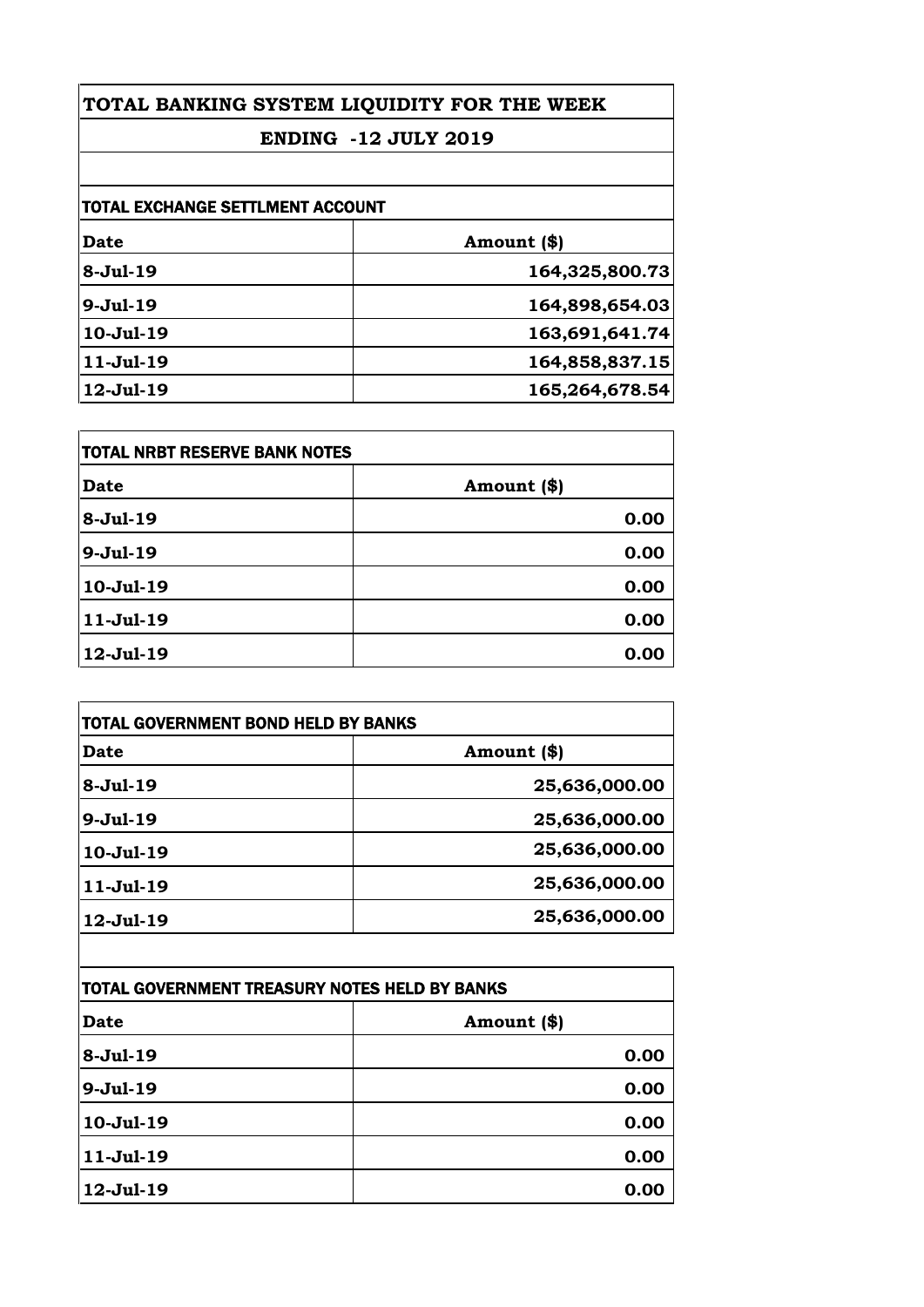### **ENDING -19 JULY 2019**

| <b>TOTAL EXCHANGE SETTLMENT ACCOUNT</b> |                |
|-----------------------------------------|----------------|
| Date                                    | Amount (\$)    |
| 15-Jul-19                               | 164,995,876.67 |
| 16-Jul-19                               | 166,166,683.42 |
| 17-Jul-19                               | 168,223,918.55 |
| 18-Jul-19                               | 167,748,396.12 |
| 19-Jul-19                               | 167,775,922.96 |

| <b>TOTAL NRBT RESERVE BANK NOTES</b> |             |
|--------------------------------------|-------------|
| <b>Date</b>                          | Amount (\$) |
| 15-Jul-19                            | 0.00        |
| 16-Jul-19                            | 0.00        |
| 17-Jul-19                            | 0.00        |
| 18-Jul-19                            | 0.00        |
| 19-Jul-19                            | 0.00        |

| <b>TOTAL GOVERNMENT BOND HELD BY BANKS</b> |               |
|--------------------------------------------|---------------|
| Date                                       | Amount (\$)   |
| 15-Jul-19                                  | 25,636,000.00 |
| 16-Jul-19                                  | 25,636,000.00 |
| 17-Jul-19                                  | 25,636,000.00 |
| 18-Jul-19                                  | 25,636,000.00 |
| 19-Jul-19                                  | 25,636,000.00 |
|                                            |               |

| TOTAL GOVERNMENT TREASURY NOTES HELD BY BANKS |             |
|-----------------------------------------------|-------------|
| <b>Date</b>                                   | Amount (\$) |
| 15-Jul-19                                     | 0.00        |
| 16-Jul-19                                     | 0.00        |
| 17-Jul-19                                     | 0.00        |
| 18-Jul-19                                     | 0.00        |
| 19-Jul-19                                     | 0.00        |